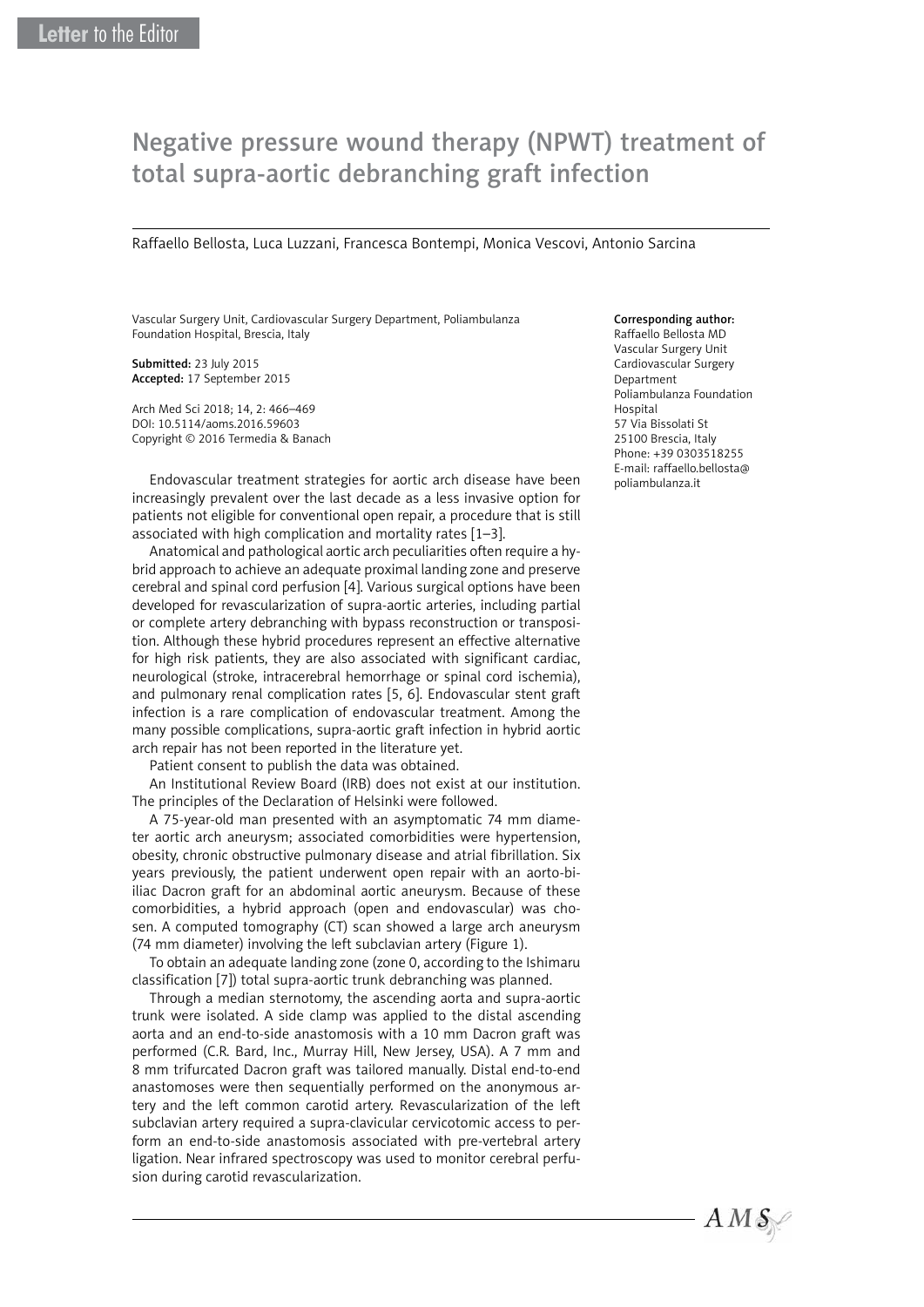

Figure 1. Computed tomography scan showing a large (74 mm diameter) aortic arch aneurysm

Following the open thoracic procedure, the left common femoral artery was surgically prepared. Regular graft patency with complete visualization of supra-aortic branches and a bulky arch aneurysm were confirmed by aortic angiography. A 24 Fr Gore sheath (W. L. Gore Corp, Flagstaff, AZ) was introduced and the first stent graft (Gore TAG 3715) was deployed in the descending aorta. This was then extended proximally with a second stent graft (TAG 4015) into the aortic arch. Complete aneurysm exclusion without evidence of endoleaks was confirmed by final angiographic control. The total procedure time was 240 min.

Antibiotic prophylaxis with cefazolin was administered preoperatively and continued until postoperative day 4. The postoperative course was uneventful. Aneurysm exclusion with no endoleaks and graft patency was confirmed by a CT scan performed 10 days following the implantation. The patient was discharged on the 13th post-operative day with no local or systemic complications.



Figure 2. Jugular swelling at 4-month postoperative check

Four months later, the patient presented with jugular swelling (Figure 2), prostration and anemia (hemoglobin: 9 g/dl).

Blood examinations showed a mild elevation in white blood cells  $(10.2 \times 10^3/\text{mm}^3)$ . Intravenous antibiotic therapy with 1 g of meropenem twice a day was started. CT imaging detected a large fluid collection (60 mm diameter) behind the anonymous vein and around the Dacron graft; in addition a left pleural effusion was observed (Figure 3 A).

Jugular swelling was drained by skin incision, *Staphylococcus warneri* bacteria was isolated and specific antibiotic therapy was initiated. Tc-99m labeled leukocyte immunoscintigraphy showed chest leukocyte accumulation related to an active infectious process. The patient underwent surgical inspection via a mini-sternotomy to remove a retrosternal infection that was enveloping the Dacron graft; the wound was partially closed and a vacuum device (VISTA, Smith & Nephew, UK) applying 80 mm Hg negative pressure was positioned.



Figure 3. Computed tomography scan before  $(A)$  and after  $(B)$  treatment.  $A -$  Large fluid collection enveloping anonymous vein and Dacron graft (continuous arrow) with left pleural effusion (dotted arrow). B – Resolution of infectious process (continuous arrow) with shrinkage of the aneurysm (bold arrow)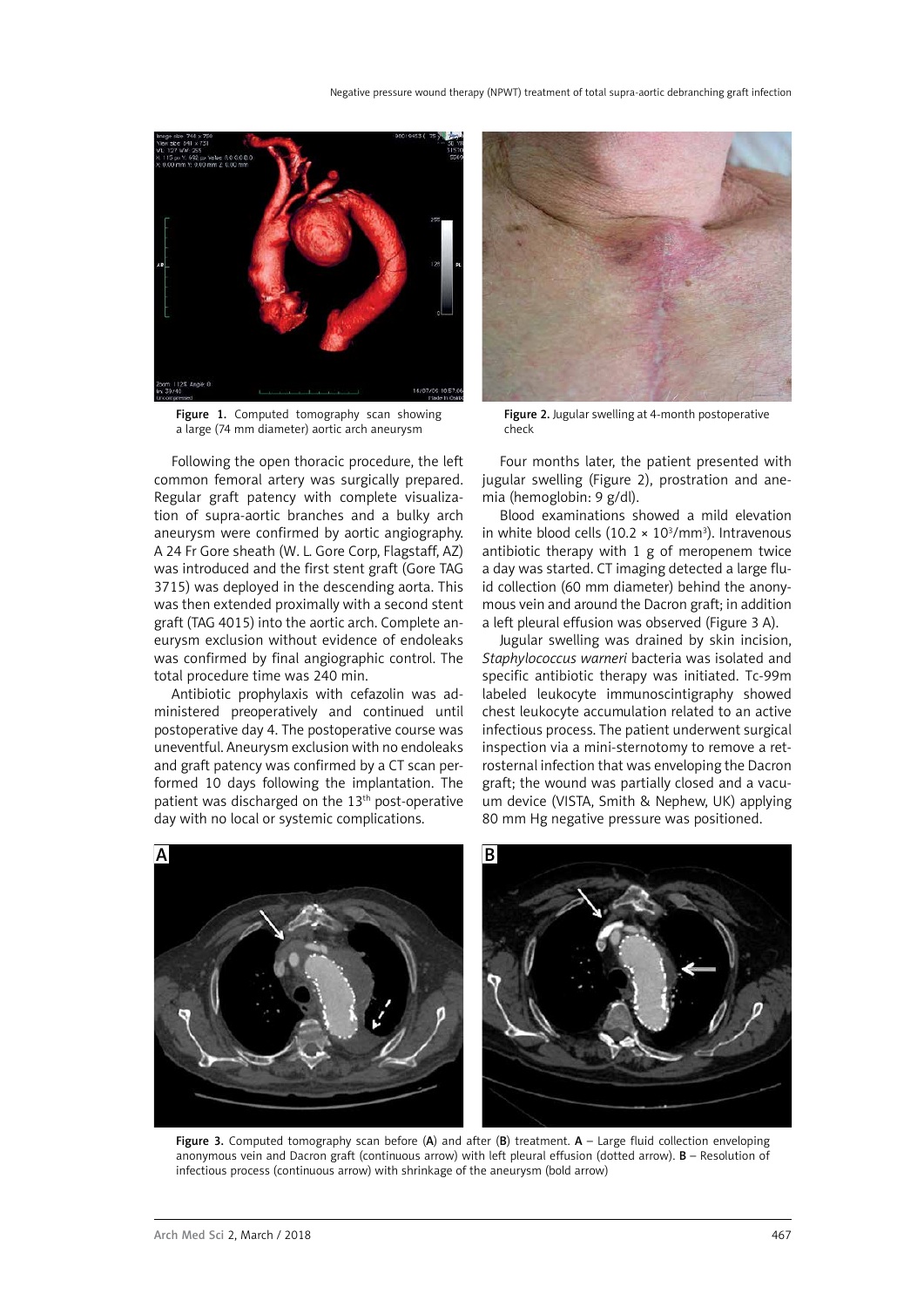The negative pressure wound therapy (NPWT) device was removed following confirmation that the patient was free from further secretion and that pathogenic bacterial growth was absent in a negative culture sample. Negative pressure wound therapy therapy lasted 30 days.

After discharge, the patient received doxycycline twice daily and oxygen therapy in a decompression chamber at 1 month to complete the wound healing.

At 36-month follow-up, the patient was completely asymptomatic, with no reoccurring wound dehiscence; a second CT scan confirmed complete resolution of the infectious process, regular patency of the supra-aortic grafts and shrinkage of the aneurysm (Figure 3 B).

Hybrid repair of the aortic arch with supra-aortic debranching prior to stent graft deployment provides the advantage of reducing invasiveness by avoiding aortic cross-clamping and circulatory arrest.

Up to 40% of thoracic aneurysms may require coverage of one or more of the supra-aortic trunks and, therefore, open debranching may be used to achieve an adequate proximal landing zone in subsequent endovascular procedures. The accessibility of hybrid procedures expands the number of patients eligible for endovascular repair, thus avoiding more invasive treatment in high-risk patients. In open vascular surgery, graft infection is a complication with high mortality. However, graft infections related to aortic arch debranching have not been reported in the literature yet. It remains controversial whether synchronous or staged open and endovascular treatment is preferable in hybrid procedures [8]. Some authors suggest a staged approach (open first, endovascular second stage), which provides time to evaluate the neurological status before the endovascular procedure and reduces the operation time [9]. Others suggest that any procedural problem occurring during intervention, either endovascular or surgical, may be better addressed using a single stage procedure [5]. However, the longer operation time may increase the risk of renal and cardiac complications.

Simultaneous procedures could expose the patient to a higher risk of graft infection because of the procedure length and the involvement of various physicians (i.e., cardiac surgeon, vascular surgeon, radiologist). Nevertheless, more cases should be recorded and reviewed to define a significant correlation.

There is no definitive therapy for graft infections to date. Once the thoracic graft infection is discovered, the treatment consists of a regimen of high-dose intravenous antibiotics, complete debridement of infected and necrotic tissue surrounding the prosthetic material, mediastinal irrigation, in situ replacement of the infected aortic graft with a new graft, and graft coverage with viable tissue [10].

Negative pressure wound therapy was previously described for the treatment of osteomyelitis and originally applied to mediastinal infection. Its application has been steadily expanding and presently is the treatment of choice in several institutes for post-sternotomy mediastinitis

Saiki *et al.* [11] successfully treated 5 patients with thoracic aortic graft infections using the NPWT system but not in debranching revascularization (ascending aorta and aortic root).

Graft infections are treated by extensive debridement and removal of all infected tissue, before positioning NPWT therapy.

Negative pressure wound therapy, which was introduced as a commercial product (KCI USA, Inc., San Antonio, TX) less than 20 years ago, has revolutionized the treatment of complex wounds. Indicated for a wide variety of wound types, NPWT is an adjunctive therapy that can be used safely in a range of care settings. Therefore, we recommend the use of the vacuum therapy system in patients with prosthetic graft infection.

## Conflict of interest

The authors declare no conflict of interest.

References

- 1. Kpodonu J, Diethrich EB. Hybrid interventions for the treatment of the complex aortic arch. Perspect Vasc Surg Endovasc Ther 2007; 19: 174e84.
- 2. Antoniou GA, El Sakka K, Hamady M, Wolfe JH. Hybrid treatment of complex aortic arch disease with supra-aortic debranching and endovascular stent graft repair. Eur J Vasc Endovasc Surg 2010; 39: 683-90.
- 3. Kazui T, Yamashita K, Washiyama N, et al. Aortic arch replacement using selective cerebral perfusion. Ann Thorac Surg 2007; 83: S796-8; discussion: S824-31.
- 4. Schumacher H, Bockler D, Bardenheuer H, Hansmann J, Allenberg JR. Endovascular aortic arch reconstruction with supra-aortic transposition for symptomatic contained rupture and dissection: early experience in 8 highrisk patients. J Endovasc Ther 2003; 10: 1066-74.
- 5. Younes HK, Davies MG, Bismuth J, et al. Hybrid thoracic endovascular aortic repair: pushing the envelope. J Vasc Surg 2010; 51: 259-66.
- 6. Chiesa R, Melissano G, Tshomba Y, et al. Ten years of endovascular aortic arch repair. J Endovasc Ther 2010; 17: 1-11.
- 7. Mitchell RS, Ishimaru S, Ehrlich MP, et al. First International Summit on Thoracic Aortic Endografting: roundtable on thoracic aortic dissection as an indication for endografting. J Endovasc Ther 2002; 9 Suppl 2: II98-105.
- 8. Koullias GJ, Wheatley GH 3<sup>rd</sup>. State-of-the-art of hybrid procedures for the aortic arch: a meta-analysis. Ann Thorac Surg 2010; 90: 689-97.
- 9. Geisbüsch P, Kotelis D, Müller-Eschner M, Hyhlik-Dürr A, Böckler D. Complications after aortic arch hybrid repair. J Vasc Surg 2011; 53: 935-41.